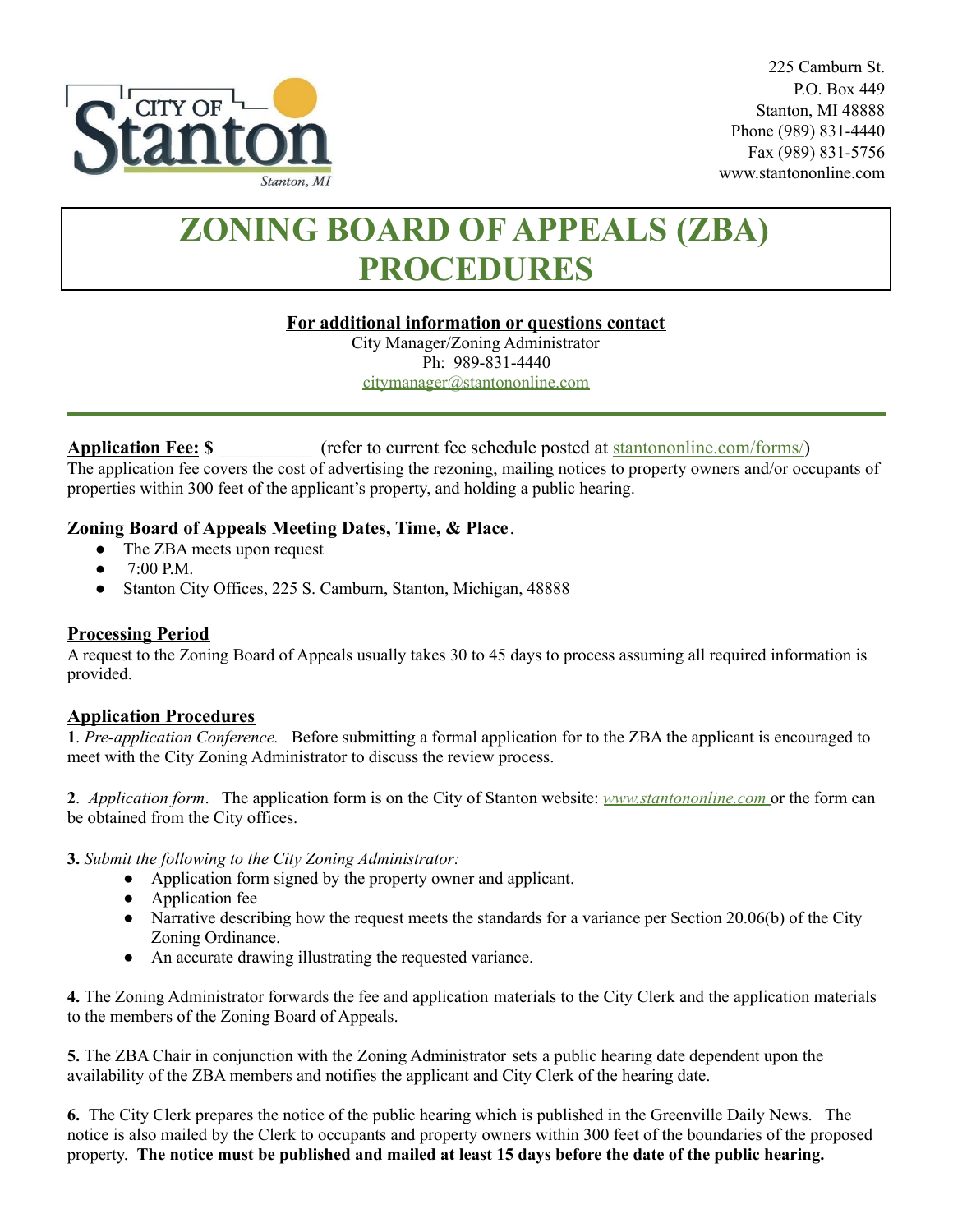The mailing list is taken from the most recent City assessment roll. A notice is also sent to any utility, airport or railroad that registers its name with the City for purposes of receiving such notice.

In cases where property within 300 feet of the site proposed for rezoning is within another municipality, the Clerk will obtain a list of those property owners in the adjoining municipality which are within 300 feet of the site to be rezoned and mail them a notice of the public hearing. An affidavit of the mailing is made and kept in the City files.

**7.** A hearing on the appeal for a variance is held, at which time the applicant may appear in person or by agent or attorney. The Board also accepts comments or questions from the audience. The Board may approve, deny or table a variance request.

The Board bases its decision on whether or not the variance request meets the criteria listed in Section 20.06 (b) of the City Zoning Ordinance**. These criteria are attached.**

The Board may impose conditions in granting a variance request.

A majority vote of the entire membership of the Board, three out of five, is necessary to pass a motion.

**8.** A copy of the Zoning Board of Appeals decision is sent by the City Clerk to the applicant and to the City Zoning Administrator and Montcalm County Building Inspector. The terms of the variance are incorporated in any permit subsequently issued by the Zoning Administrator or the City Building Inspector.

#### **Validity of an Approved Variance**

Any variance granted by the Zoning Board of Appeals shall become void if the construction, occupancy or other actions authorized by such variance have not commenced within one year from the date when the variance was granted. The Zoning Board of Appeals, however, may grant an extension of the time period for not more than one year if the applicant files a request for an extension with the Zoning Administrator before the variance period expires and the Zoning Board of Appeals finds that an extension is warranted due to circumstances beyond the control of the applicant. Such request shall be considered at a public meeting of the Board of Appeals but a public hearing shall not be required.

#### **Appeal of ZBA Decisions**

The decision of the Zoning Board of Appeals shall be final. However, any person having an interest affected by any such decision may appeal to the circuit court to the extent and in the manner permitted by law. Such appeal shall be filed within 30 days after the Zoning Board of Appeals issues its decision in writing signed by the chairperson, or 21 days after the Zoning Board of Appeals approves the minutes of the decision, whichever comes first.

#### **Planning Commissioner/ZBA Member Voting**

A member of the Zoning Board of Appeals who is also a member of the Planning Commission or the City Commission shall not participate in a public hearing on or vote on the same matter that the member voted on as a member of the Planning Commission or the City Commission. The member may consider and vote on the other unrelated matters involving the same property.